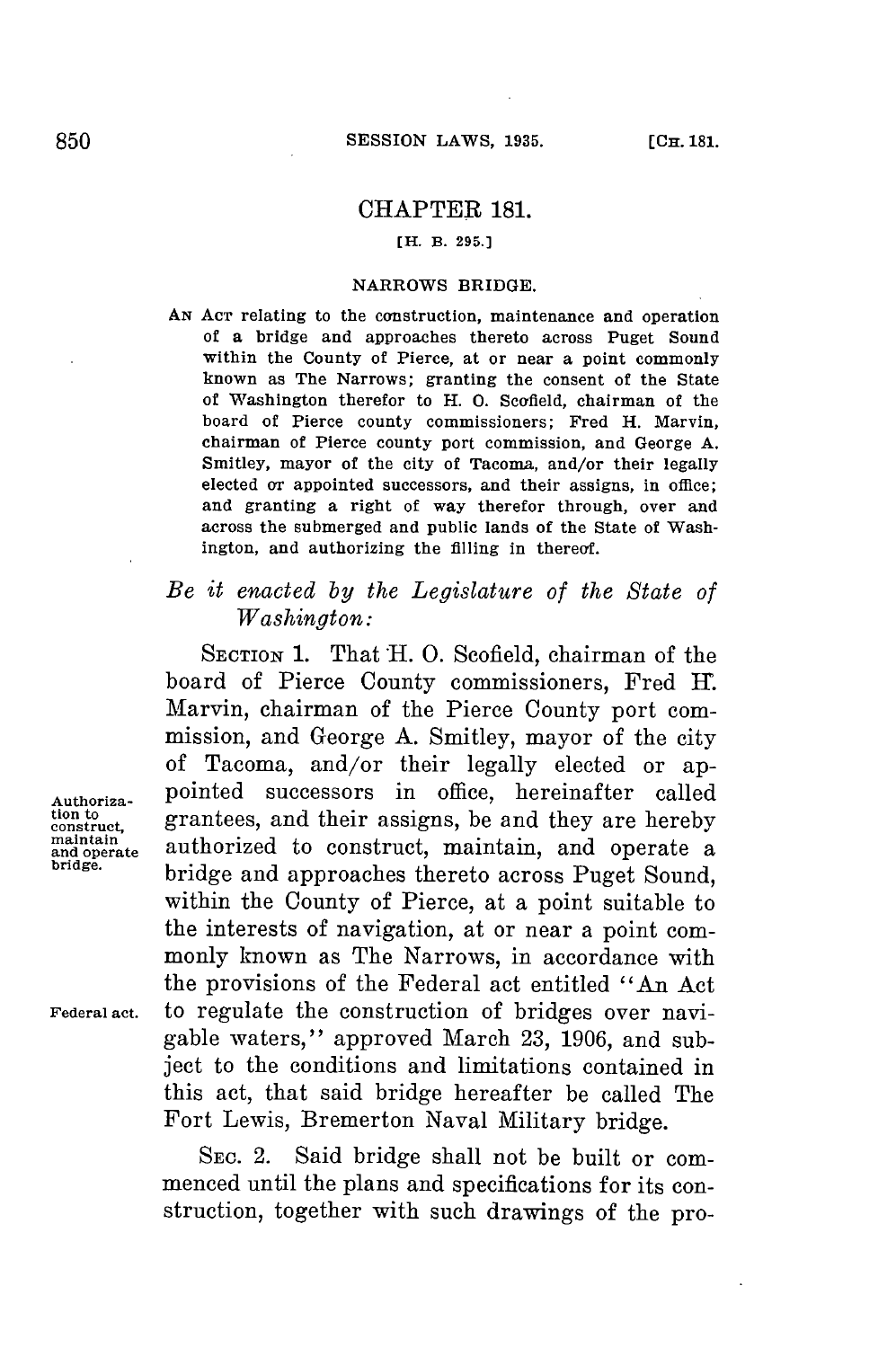posed construction and such maps of the proposed Approval of plans by location as may be required for a full understanding secretary of the subject have been submitted to the secretary engineers of of war, and chief of engineers of the United States. for their approval, nor until they shall have approved such plans and specifications and the location of such bridge and accessory works; and when the plans for said bridge have been approved **by** said chief of engiieers and said secretary of war, it shall not be lawful to deviate from such plans, either before or after completion of the structure, unless the modification of such plans has previously been submitted to and received the approval of said chief of engineers and of said secretary of war.

**SEC. 3.** After the completion of such bridge, as determined **by** the secretary of war, either the State of Washington, or any municipality or political subdivision thereof within or adjoining which any part of such bridge is located, or any two or more of them jointly, may at any time acquire and take over all **Taking over** right, title and interest in such bridge and its ap- **title**, and proaches, and any interest in real property necessary therefor, **by** purchase or **by** condemnation in accordance with the laws of such state governing the acquisition of private property for public purposes **by** condemnation or appropriation. If at any time after completion of such bridge the same is acquired **by** condemnation or appropriation, the amount of damages or compensation to be allowed shall not include good will, going value, or prospective revenues or profits, but shall be limited to the sum of **(1)** the actual cost of constructing such bridge and its approaches, less a reasonable deduction for actual depreciation in value, (2) the actual cost of acquiring. such interests in real property: *Provided,* That there shall be deducted from said sum the amount of all state, Federal, or other public funds expended upon said bridge.

of right,<br>title, and<br>interest in<br>bridge.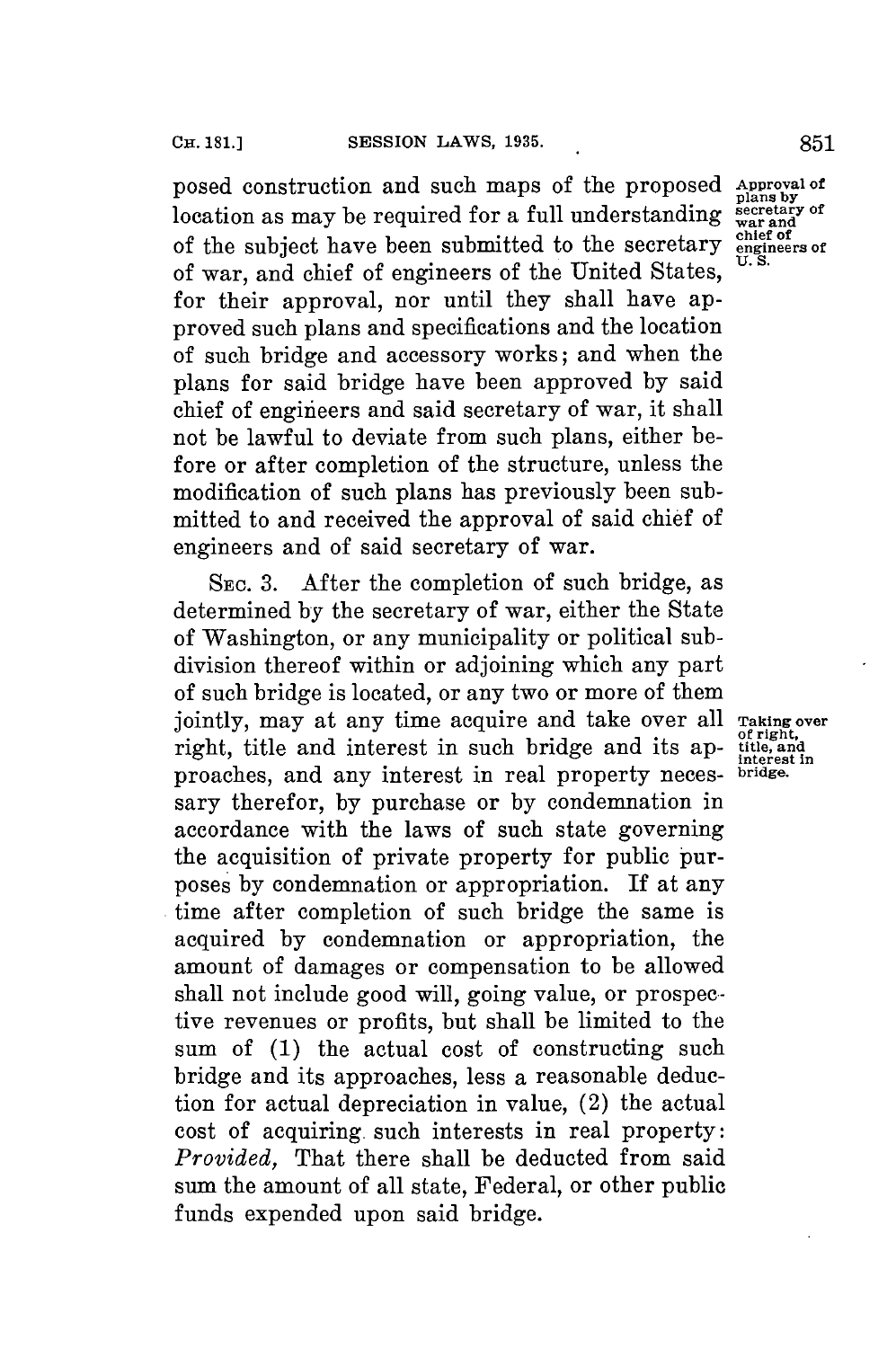**Right of SEC.** 4. **A** right of way for said bridge and ap- **way and** way and across the sub-<br>approaches **proaches** thereto through, over and across the sub-<br>**granted monged** and publis lands of the State of Weshington merged and public lands of the State of Washington, including all tide and shore lands, which have been or may hereafter be established or arise is hereby granted to the grantees and their successors, and their assigns together with the right to **fill** in the same.

**Reasonable** SEc. **5.** Any and all tolls charged for the transit **tolls.** over said bridge of engines, cars, street cars, wagons, carriages, vehicles, animals, foot passengers or other passengers shall be reasonable and just, and the secretary of war may, and in case of his failure or refusal to act upon the request of the department of public works of the State of Washington, said department may, at any time and from time to time, prescribe the reasonable rates of tolls for such transit over said bridge and the rates so prescribed shall be the legal rates and shall be the rates demanded and received for such transit.

SEC. **6.** If such bridge shall at any time be taken over or acquired **by** the State of Washington, or **by** any municipality or other political subdivision or public agency thereof, under the provisions of section **3** of this act, and if tolls are charged for Adjustment the use thereof, the rates of tolls shall be so adjusted<br>of rates of as to provide a fund sufficient to pay for the reasonas to provide a fund sufficient to pay for the reasonable cost of maintaining, repairing, and operating the bridge and its approaches under economical management, and to provide a sinking fund sufficient Sinking to amortize the amount paid therefor including reasonable interest as soon as possible under reasonable charges, but within a period of not to exceed twenty (20) years from the date of acquiring the same. **After** a sinking fund sufficient **for** such amortization shall have been so provided, such bridge shall thereafter be maintained and operated free of tolls, or the rates of tolls shall thereafter be so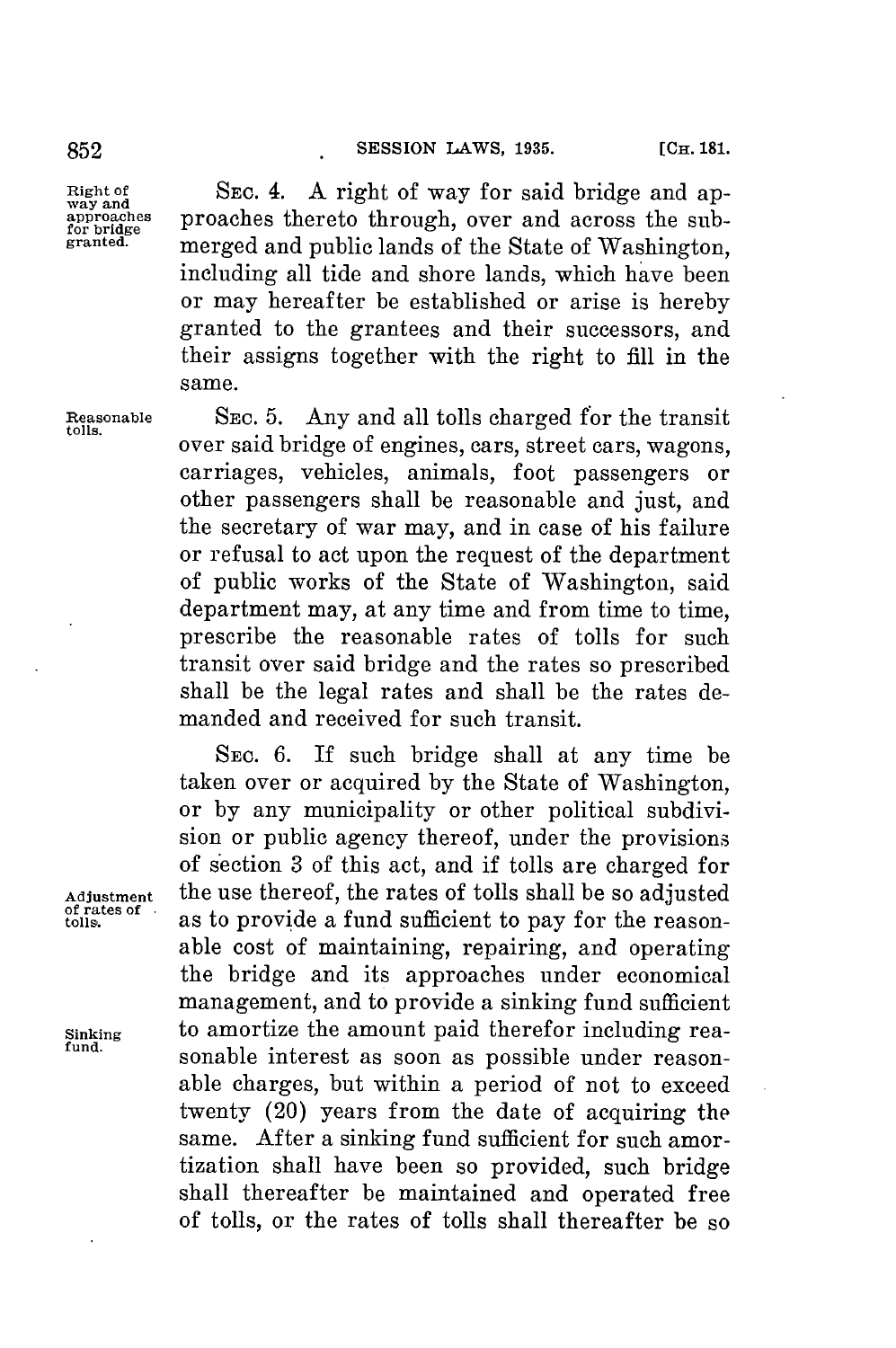adjusted as to provide a fund of not to exceed the amount necessary for the proper maintenance, repair and operation of the bridge and its approaches under economical management. An accurate record of the amount paid for acquiring the bridge and its approaches, the actual expenditures for maintaining, **Accurate** repairing, and operating the same, and of the daily tolls collected shall be kept and shall be available for the information of all persons interested.

SEc. **7.** The grantees and their assigns shall within ninety (90) days after the completion of such bridge file with the secretary of war, and with the highway department of the State of Washington, a sworn itemized statement showing the actual orig- **Itemized** inal cost of constructing the bridge and its approaches, the actual cost of acquiring any interest in real property necessary therefor. The secretary **of** war may, and in case of his failure or refusal to act upon the request of the highway department of the State of Washington, said highway department may at any time within three **(3)** years after the completion of such bridge, investigate such costs and determine the accuracy and the reasonableness of the costs alleged in the statement of costs so filed, and shall make a finding of the actual and reasonable costs of constructing such bridge; for the purpose of such investigation the said grantees shall make available all records in connection with the construction thereof. The findings of the secretary of war, or of said highway department, as the case may be, as to the reasonable costs of the construction of the bridge shall be conclusive for the purposes mentioned in section **3** of this act, subject only to review in a court of equity for fraud or gross mistake.

SEC. 8. The right to sell, assign, transfer and assign, transfer, mortgage all the rights, powers, and privileges con-

**record.**

statement of<br>costs.

**Right to sell,**